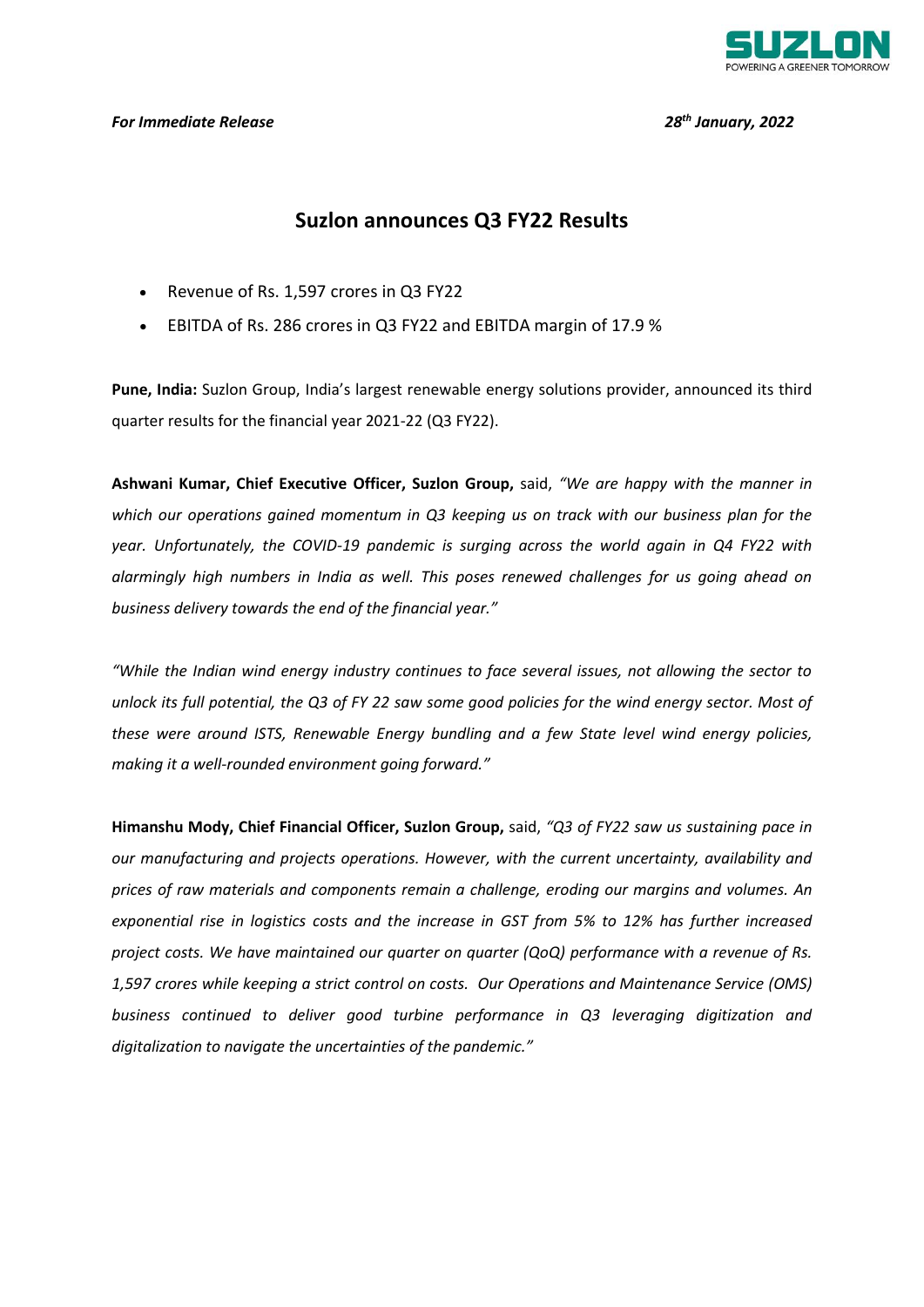

## **Suzlon Group Q3 FY22 at a glance (consolidated):**

**Revenue :** Rs. 1,597 crores in Q3 FY22

## **Operating Performance**

- o **EBITDA :** Rs. 286 crores in Q3 FY22; EBITDA margin at 17.9 %
- o **EBIT :** Rs. 223 crores in Q3 FY22
- **Reported Net profit :** Rs. 38 crores in Q3 FY22

#### **Industry Update:**

- Supreme Court of India ruled that captive power consumers were not liable to pay additional surcharge.
- Ministry of Power notified the Electricity (Promotion of Generation of Electricity from Must-Run Power Plant) Rules, 2021.
- Ministry of Power issued Electricity (Timely Recovery of Costs due to Change in Law) Rules, 2021.
- Ministry of Power has issued the Renewable Energy bundling guidelines.
- Ministry of Power clarified that the ISTS charge will be waived for Captive as well as third party open access transactions and also provided long term visibility on the InSTS charges waiver.
- Ministry of Power issued the Draft Electricity (Late Payment Surcharge and related matters) Rules, 2021.
- CERC issued the draft of Central Electricity Regulatory Commission (Connectivity and General Network Access to the inter-State Transmission System) Regulations, 2021.
- Government of Karnataka issued the draft for Karnataka Renewable Energy Policy.